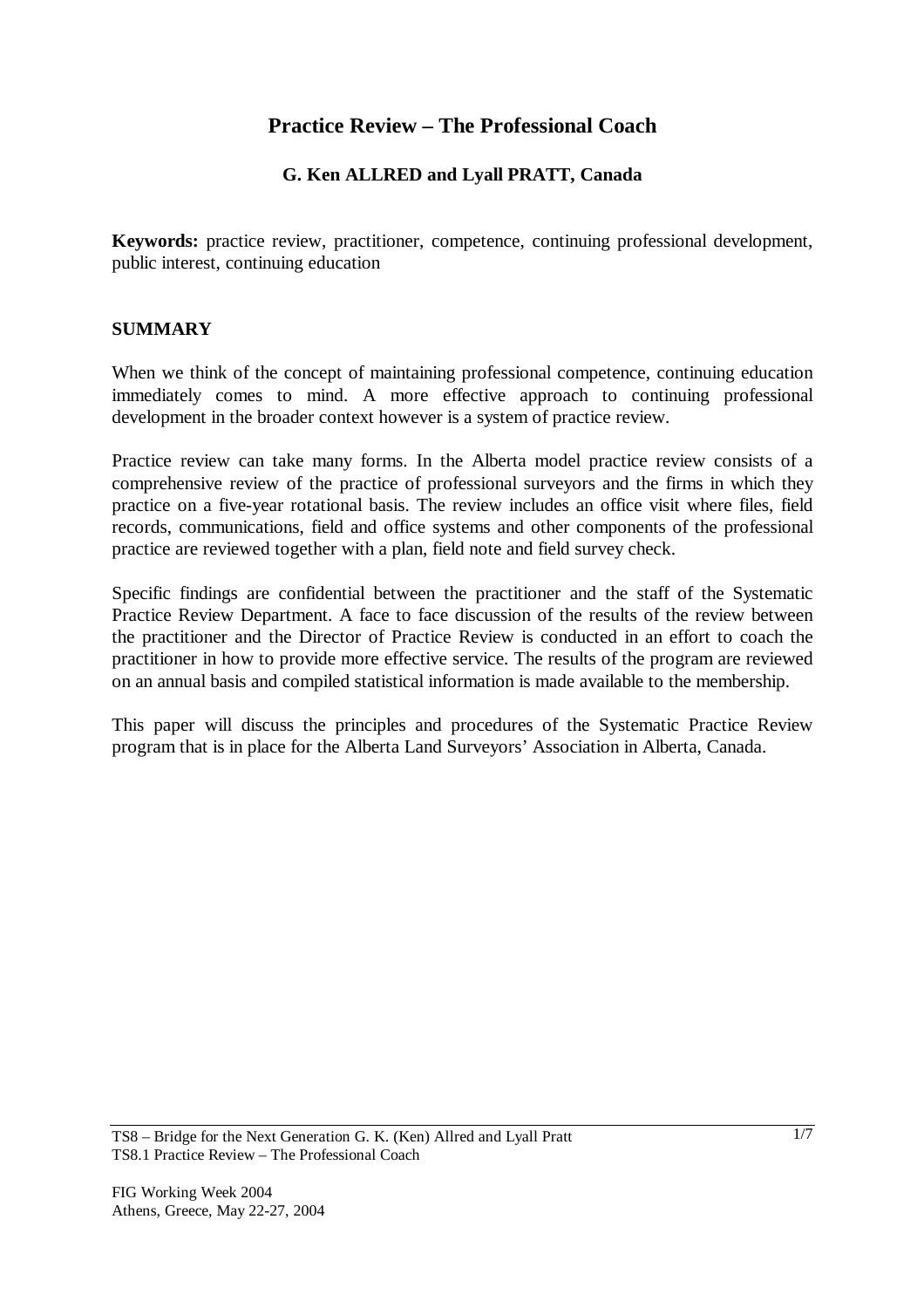# **Practice Review The Professional Coach**

## **G. Ken ALLRED and Lyall PRATT, Canada**

### **1. BACKGROUND**

The Alberta Land Surveyors' Association is the professional organization charged with the responsibility of regulating the surveying profession pursuant to the Land Surveyors Act in the Province of Alberta, Canada. The population of Alberta is just over 3 million and the number of registered land surveyors is about 300. The Alberta Land Surveyors' Association was formed in 1910 and has several comprehensive programs in place to fulfill its mandate of managing the surveying profession in an efficient and effective manner.

The Alberta Land Surveyors' Association first established a system of practice review in 1987 and has modified the process on several occasions. The current program is called Systematic Practice Review.

### **2. PRACTICE REVIEW - WHAT IS IT?**

The primary mandate of any professional association is to ensure that practitioners acquire at least a minimum level of competency before being allowed to practice and more importantly that all members retain that minimum level of competence throughout their careers. The primary responsibility of a professional organization is to ensure that the public is protected against incompetent practice.

The mandate for practice review is contained in the Land Surveyors Act which states in section  $13(1)(a)$ :

13(1) The Board shall at the request of the Council or after consultation with the Council

inquire into and report to and advise the Council in respect of

- the assessment of existing and the development of new educational standards and experience requirements that are conditions precedent to obtaining and continuing registration under this Act,
- the evaluation of desirable standards of competence of practitioners generally,
- the practice of surveying by practitioners generally, and
- <sup>−</sup>any other matter that the Council from time to time considers necessary or appropriate in connection with the exercise of its powers and the performance of its duties in relation to competence in the practice of surveying under this Act and the regulations, and
- <sup>−</sup>conduct a review of the practice of a practitioner in accordance with this Act and the regulations.

TS8 – Bridge for the Next Generation G. K. (Ken) Allred and Lyall Pratt TS8.1 Practice Review – The Professional Coach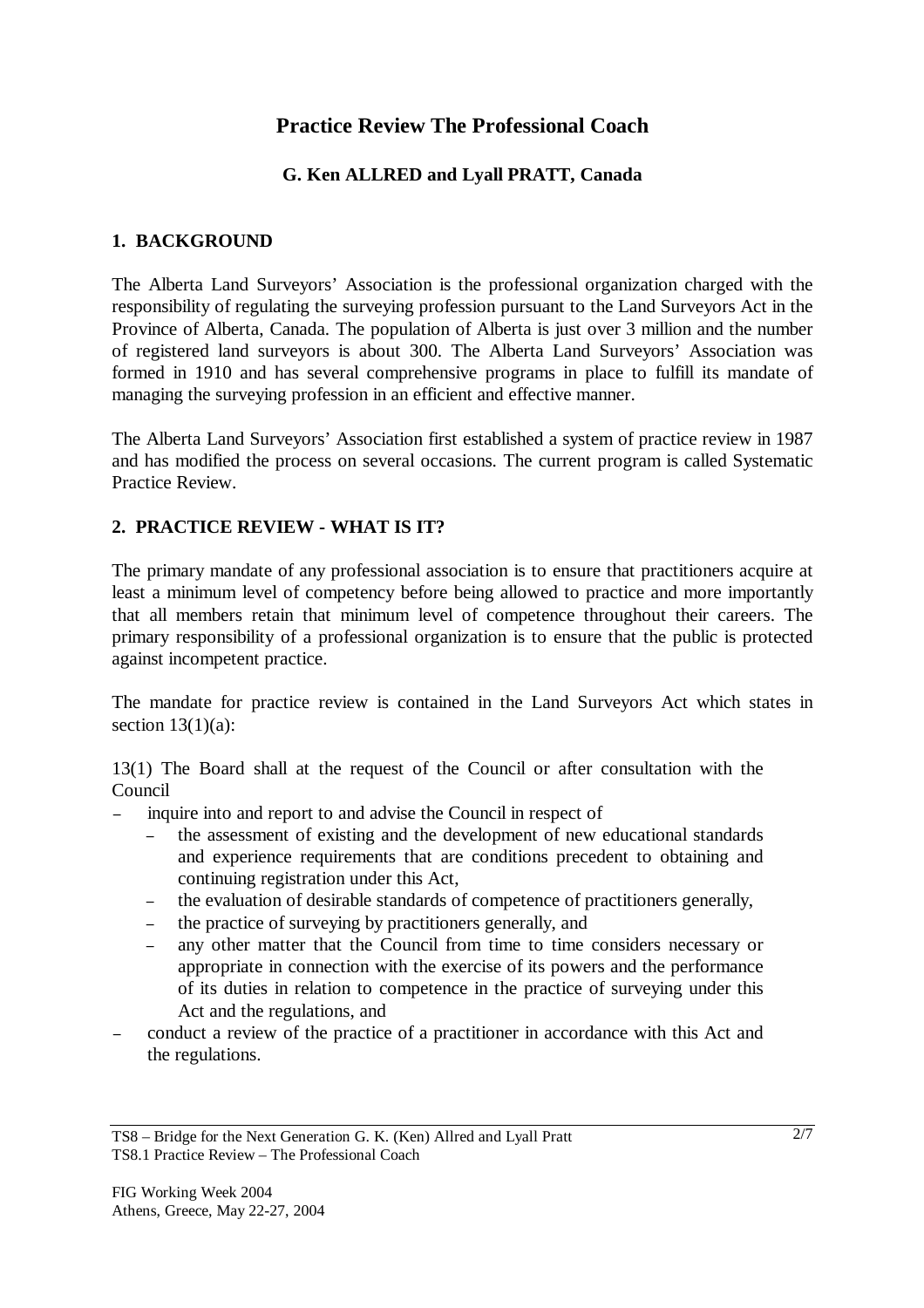In accordance with the direction of the governing statute the Systematic Practice Review program is established as a peer review program aimed at ensuring that the public can rely on practitioners to offer an acceptable level of expertise primarily in the practice of cadastral surveying. In point of fact the Council feels that an acceptable level of expertise is the minimum acceptable standard and philosophically the program should encourage a standard of excellence.

The overriding philosophy of practice review in Alberta has always been to act as a coach as opposed to a policeman. In this regard the program is of an educational nature despite the fact that the legislation does give the Practice Review Board certain disciplinary powers. The Board has always taken the position that it will not wear its disciplinary hat but rather refer potentially punitive decisions to the Discipline Committee for resolution when warranted. This tradition has helped to establish the acceptance and credibility of the Practice Review Board in the eyes of practitioners.

## **3. ADMINISTRATIVE STRUCTURE**

The Systematic Practice Review department is established as a work team composed of two professional surveyors, a technical assistant and a half time administrative assistant. The Director of Practice Review who is a professional surveyor, manages the program. The overall program is specifically designed to systematically review in depth a number of products of each practitioner in a five year period as well as conduct an office visit and interview with the practitioner. The Director with his broad experience in overseeing the practice of 300 practitioners is in a good position to coach members (both novice and veteran) in how they might raise their standards of practice, or possibly to offer some friendly advice on areas of concern where they may be falling behind the norm of current practice. If situations arise where a practitioner is uncooperative with the Director, a report is made to the Practice Review Board who may according to the governing statute make a complaint in writing to the Discipline Committee and the failure or refusal to cooperate may be held by the Discipline Committee to be unprofessional conduct. If a practitioner disagrees with the Director on any matter in the final report, the Practice Review Board will decide on a course of action. A practitioner may voluntarily attend the meeting where the report is considered by the Practice Review Board to put forward their position on the issue. The Practice Review Board may also elect to hold a formal hearing with the member to review the matter and decide on a course of action.

TS8 – Bridge for the Next Generation G. K. (Ken) Allred and Lyall Pratt TS8.1 Practice Review – The Professional Coach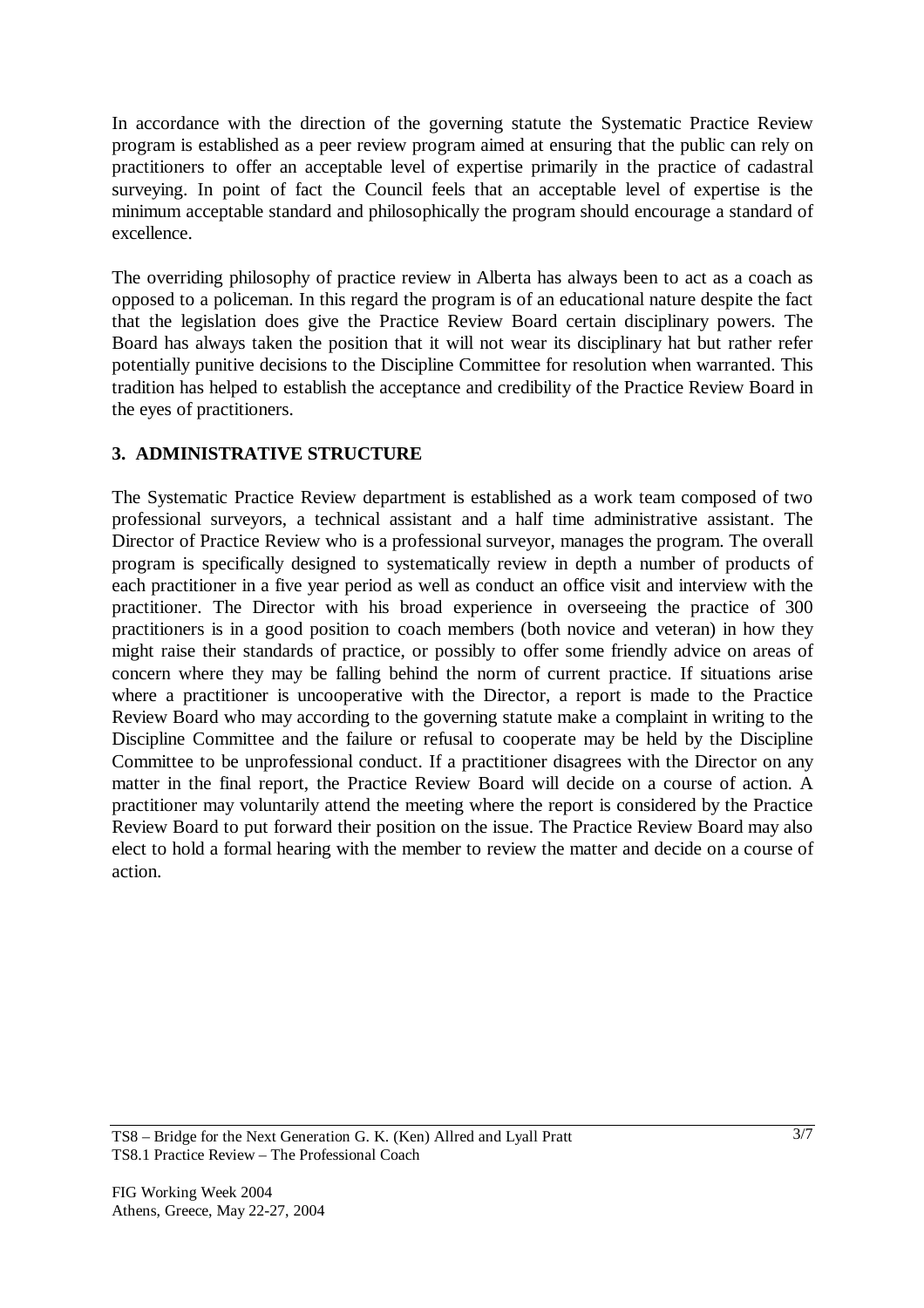

The Director of Practice Review reports to the Practice Review Board which is composed of eight land surveyors and a public member appointed by the Government of Alberta. The Practice Review Board in turn reports to the Council of the Association which sets the policy direction for the Board within the mandate prescribed by the statute.

The program has been funded since formation by a special levy on survey monuments. Prior to 1987, the Alberta government manufactured and distributed all survey monuments. They also had a program of pre-examination of all cadastral survey plans prior to registration in the Land Titles system. As part of government downsizing both of these operations were taken over by the Alberta Land Surveyors' Association with an agreement that the Association could place a surcharge on the sale of survey monuments sufficient to fund the practice review program. This has worked quite successfully with post sales consistently producing a sufficient surplus to fund practice review. The annual costs are approximately \$300,000 Canadian, which equates to just under 200,000 Euros.

#### **4. THE REVIEW PROCESS**

A review consists of an internal audit and an external audit.

The internal audit is composed of a face to face review by the Director of Practice Review with the practitioner in that practitioners office. The internal review may consist of a review of staff experience and education, types and volume of work, field and office equipment available, quality control processes, supervision, safety programs, advertising and promotion programs, office systems and field procedures employed in the practice, filing and archival systems and an on site review of a number of files selected at random. Files are also selected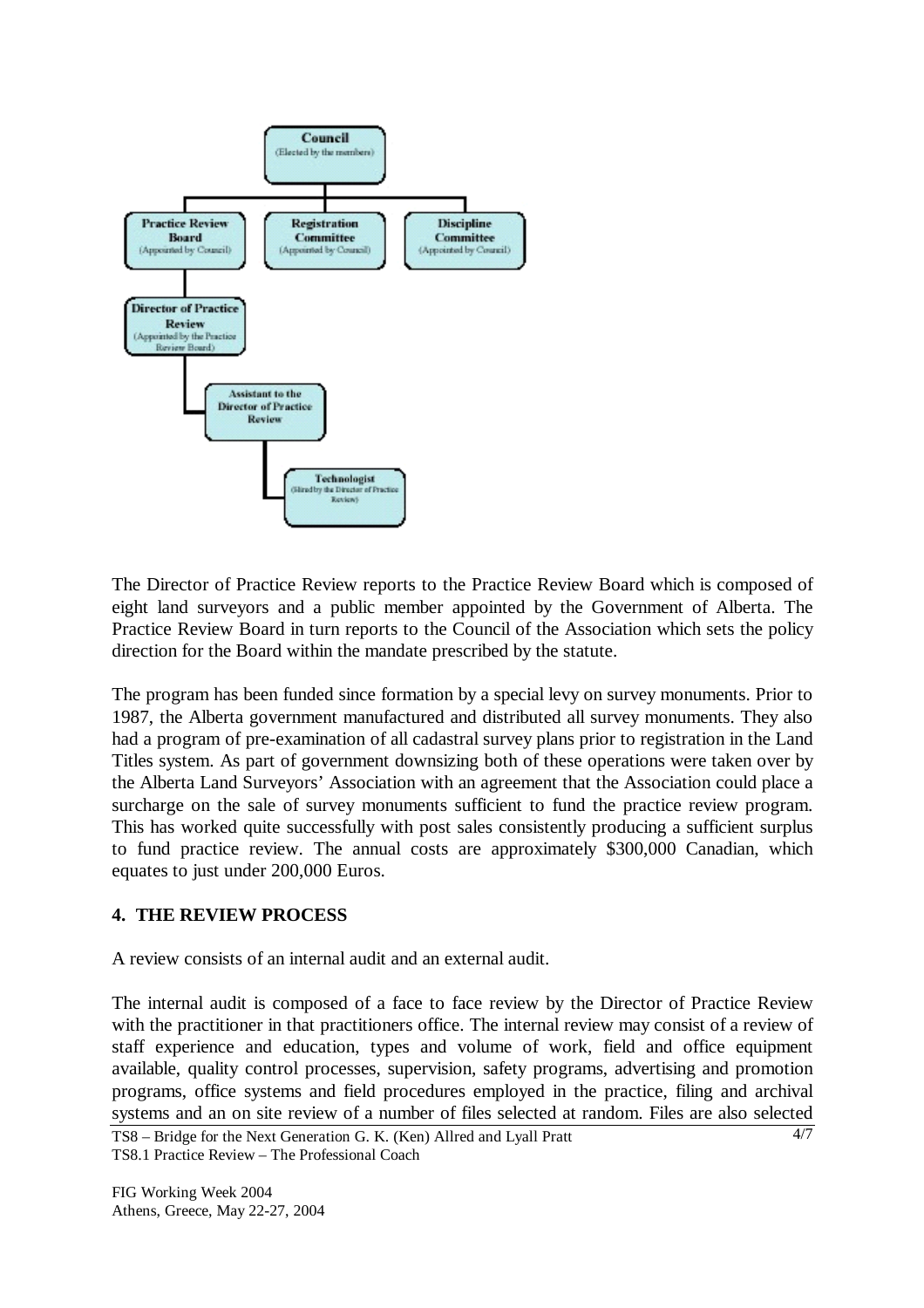for a subsequent external audit. A review of corrective actions as a result of previous reviews may also be included in the internal audit.

The external audit includes a random review of a selection of plans registered by the practitioner in the Land Titles Office, a review of field notes and a field inspection. Standardized checklists are used in the examination of plans, field notes and field inspections. This portion of the review is normally conducted by the field surveyor and assistant.

Upon completion of the auditing process a report of findings with recommendations is compiled and submitted to the practitioner with a request for a response. The report with the practitioners response together with an overall general analysis is submitted to the Practice Review Board for their information and deliberation. The anonymity of the practitioner is maintained in all reports submitted to the Practice Review Board. If so desired the practitioner may appear before the Board to answer questions or provide further comment on the report. The Board may also request that the practitioner appear before it, if it feels that further clarification is required.

### **5. OBSERVATIONS AND OUTCOMES**

The average practice rating has risen by one half to a full percentage point each year since the current matrix of statistics was established in the year 1999. An analysis of four years of statistics indicates that generally speaking plans are good to very good with an overall average practice rating for all practitioners of over 83%.

Statistics are maintained which compare the practice review ratings from year to year based on several different types of surveys, and are broken down into categories of plan conformity, field notes and field inspection. Areas which are noticeably out of sync with good practice are highlighted and further analysis and general remedial actions may be proposed.

As an example, the category of survey identified as RPR's has consistently rated low in the annual statistical analysis. The Real Property Report is a type of survey that is very important to consumers and is perhaps the most common survey that is performed directly for the general public. The analysis has pointed to a number of concerns regarding the acceptance of governing evidence particularly in urban areas. As a result of this analysis a miniconference/seminar is being designed to address issues specifically relevant to Real Property Reports with the intention that discussion may lead to an improvement in practice in this area.

With regard to field notes and field inspections it is clear that a minority of practitioners have major problems with poor field notes for subdivisions and a few practitioners are having significant field problems. Overall however the field note and field inspection averages are in the 60% to 90% range.

TS8 – Bridge for the Next Generation G. K. (Ken) Allred and Lyall Pratt TS8.1 Practice Review – The Professional Coach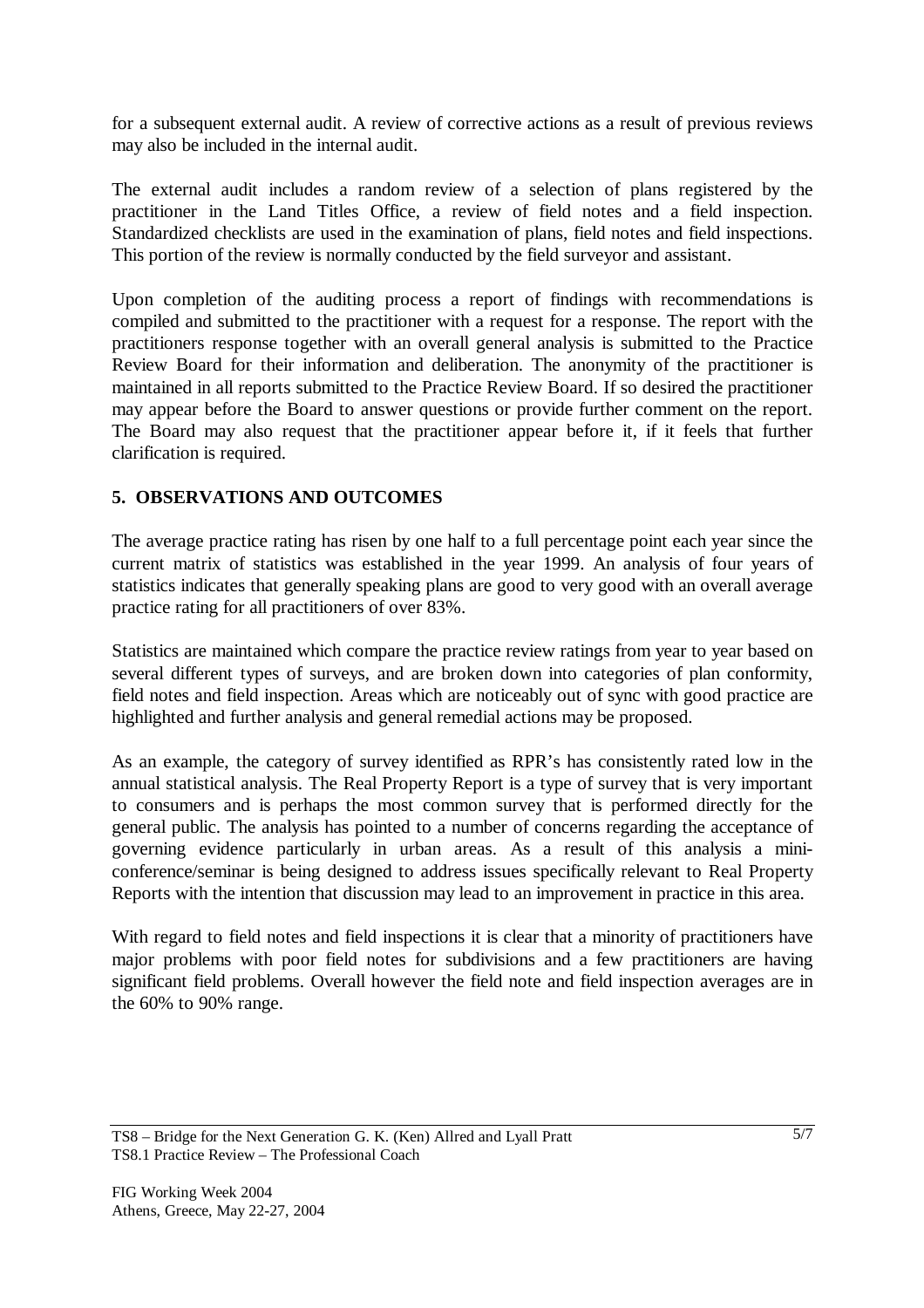

On more specific examination the Director of Practice Review has determined that there are some problems with evidence assessment which is leading to boundary uncertainties in a number of instances. This is a critical issue which is being addressed by the Director of Practice Review and the Practice Review Board. It has also been identified as a subject for more intensive discussion and instruction in association seminars.

One seminar that the Alberta Land Surveyors' Association offers at four month intervals is a seminar called Getting it Right. Both the Director of Practice Review and his assistant are heavily involved in instructing at this seminar. The two day seminar is a very practical case study style workshop that deals with specific problems, many of which evolve from practice reviews. These seminars are well attended by both professional and technical staff and go a long ways towards improving the quality of practice.

The Director of Practice Review is also active in providing regular reports of a general nature to the membership through the association's quarterly newsletter - ALS News. A report on general observations on practice concerns together with a case study is published in each issue.

### **6. CONCLUSION**

A system of practice review has been in place in the Alberta Land Surveyors' Association for nearly 20 years. The post registration audit has required practitioners to be totally responsible for their professional activities rather than relying on a government office to check their plans prior to registration. This shift in procedure has led to practitioners accepting full responsibility for the quality of their work rather than relying on an external governmental review. By and large the profession has accepted the challenge and practices have steadily improved. There is always room for improvement but the systematic practice review will hopefully keep abreast of the practice of surveying in general as well as the competence of individual practitioners and will curb any serious problems. The additional advantage of this process has been to speed up the plan registration process and give the surveyor more control of project timelines.

TS8 – Bridge for the Next Generation G. K. (Ken) Allred and Lyall Pratt TS8.1 Practice Review – The Professional Coach